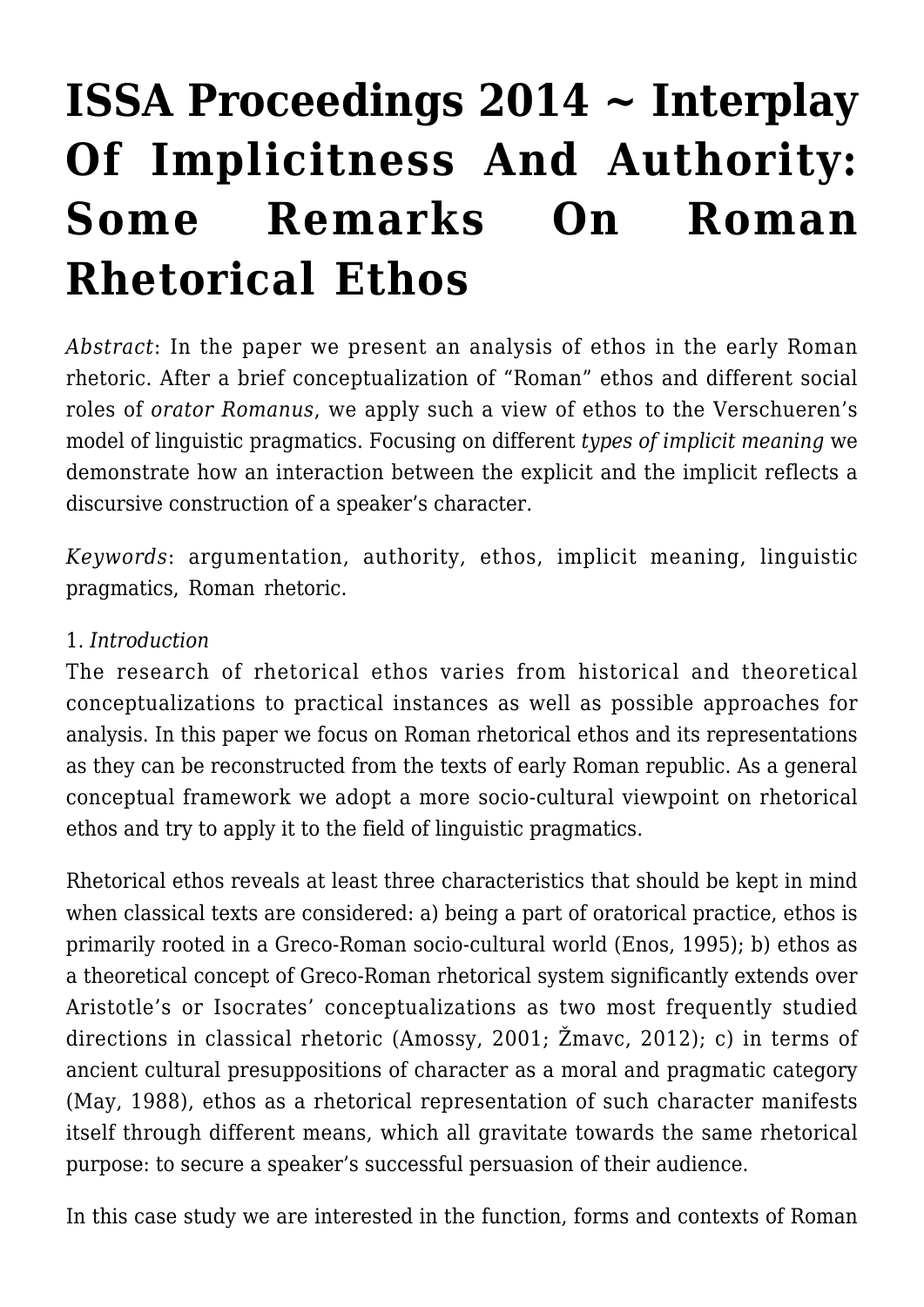ethos and its explicit/implicit nature, where speakers, along with what they say explicitly, try to communicate something else in terms of presenting their character. The purpose of our investigation is grounded in the nature of the early Roman rhetoric and the speaker/orator as a focal point of public persuasion. It is a well known fact that in Roman society especially in the 3rd and 2nd century B.C. most of the public performance was limited to the members of governing elite.**[i]** Hence, rhetorical ethos as a persuasion strategy based on a presentation of speaker's character reflected and at the same time helped to secure their dominant social position.

Considering specifics of socio-cultural context of Roman rhetoric, our main objective is to analyse rhetorical ethos as a certain manifestation of language use, which is anchored in the context of early Roman rhetoric as a time and place specific communicative practice. With such perspective we hope to contribute to an understanding of early Roman rhetorical ethos as well as set an example of methodological framework for further comparative and contrastive perspectives in analysis of rhetorical ethos.

A pragmatically oriented approach towards the analysis of rhetorical ethos also opens a perspective for investigation of implicitness as 'ethotic' strategy, especially in terms of representations of speaker's authority. The concept of implicitness has been thoroughly studied within linguistic pragmatics, where it is generally defined as a "range of meanings that go beyond what is 'given' by the language form itself, or what is literally said" (Verschueren, 1999, p. 25). Following Verschueren's conceptualisation three important characteristics of implicit meaning must be taken into account when we approach to language "as a form of action anchored in a real-world context, or what is perceived as such" (ibid.):

a) due to the impossibility of complete explicitness in language implicit meaning emerges from the *contextually* embedded action character of speech or text;

b) implicit meaning is not a fixed entity but is shaped and reshaped in the course of linguistic interaction; it is a part of the meaning-generating processes where it *interacts* with explicit meaning;

c) conventional means for conveying implicit (and explicit) meaning are *manipulable* and can be *strategically exploited.*

If we apply these general remarks on implicitness to rhetorical ethos, we can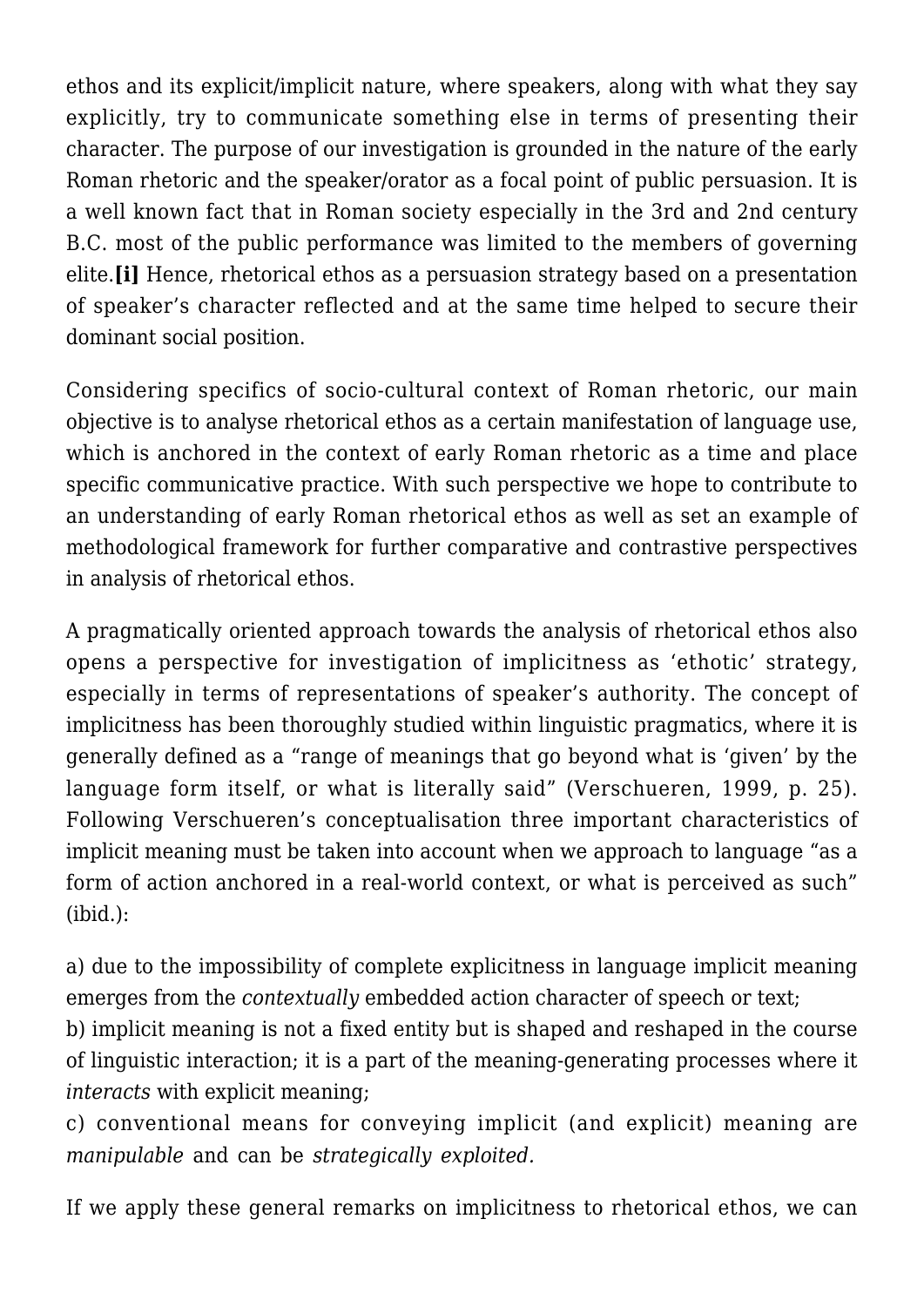define the implicit nature of construction of speaker's character: considering ancient cultural presuppositions on character and the role of the speaker, a Roman orator (among other things) had to be capable of strategically exploiting "the impossibility of being fully explicit" (Verschueren, 1999, p. 31) in terms to present himself as an authority. Needless to say, implicitness in the context of persuasion is not characteristic only for Roman rhetoric or rhetorical ethos.**[ii]** However, due to the socio-cultural context, Roman ethos can be seen as a rhetorical strategy that includes carriers of implicit meaning with an important persuasive function.

Let us say a few words about the methodology. Our main research questions were: What happens with the construction of speaker's character from the explicit/implicit perspective? Are strategies for implicit meaning generating *somehow characteristic* for construction of Roman rhetorical ethos? In order to try to answer these questions we incorporated theory and methodology of linguistic pragmatics into analysis of rhetorical ethos in texts of early Roman orators.

In the rhetorical framework we adopted Aristotle's concept of rhetorical ethos as part of the three means of persuasion (*ethos-pathos-logos*) and contextualized it with theoretical perspectives of Roman rhetoric as a social practice. The latter are based on studies of Roman rhetoric and oratory by prominent scholars, such as May (1988), Kennedy (1972), Steel (2006) and Enos (1995). We defined ethos as a speaker's favourable character presentation, whose *qualities* and *persuasive function* are contextualized with specific moral and social norms of a given society (in our case early Roman republic) and activated in a language use.

At this point a linguistic pragmatics perspective becomes relevant. As an *interdisciplinary science of language use* with a well-established theoretical and methodological framework it provides useful tools for analysing meaning generating. The study of implicit meaning was especially motivated by Grice's famous *theory of implicature*, which has been extensively treated in different theoretical perspectives by prominent scholars, such as Levinson (2000), Verschueren (1999), Sperber and Wilson (2004) and Carston (2009). Our analysis is based on Verschueren's theoretical model of linguistic pragmatics, which represents a dynamics of meaning generation in connection to social structures, processes and relations. We believe that such model can represent useful addition to the research of classical rhetorical ethos, because it enables a thorough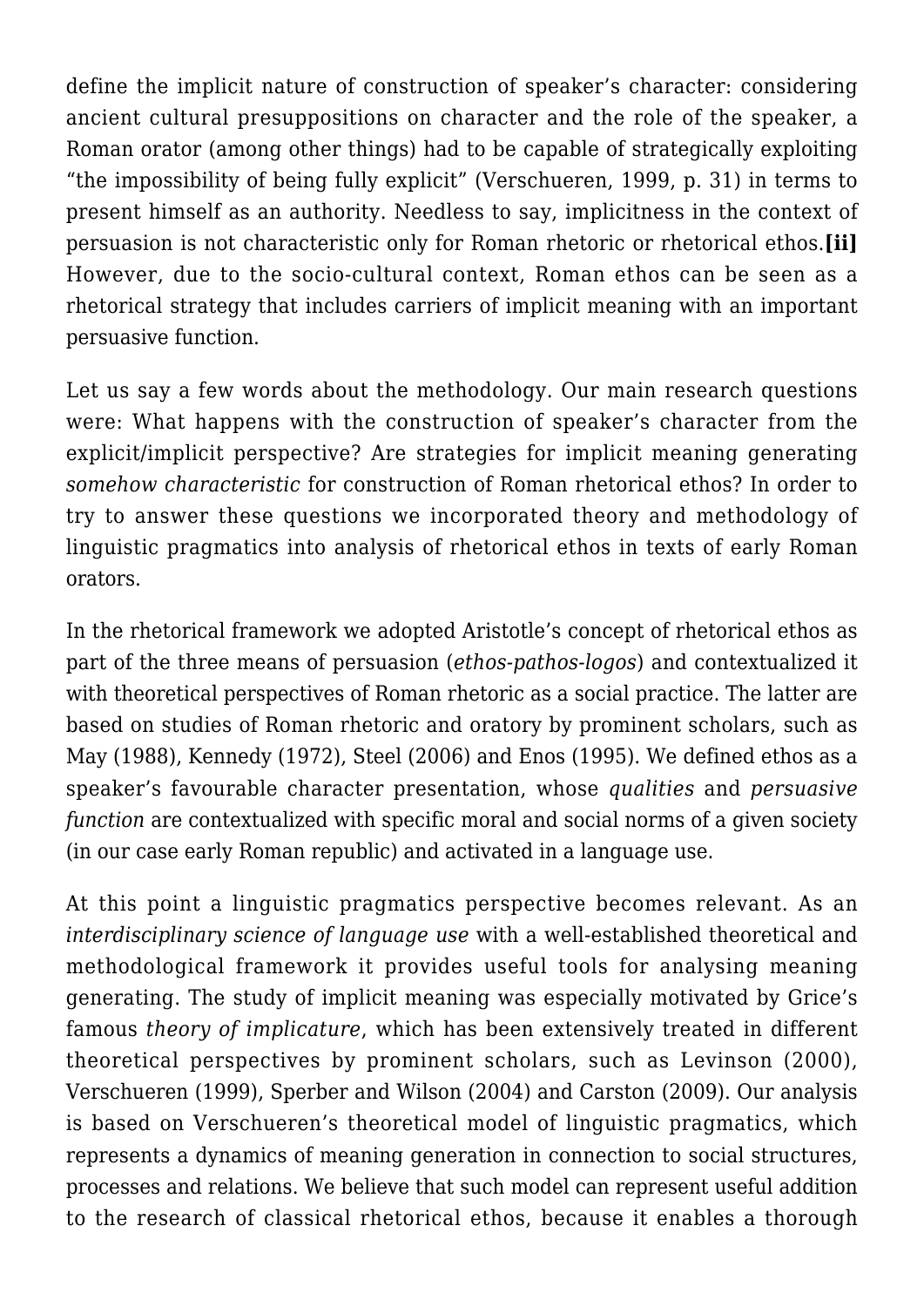analysis and adds a broader perspective to the persuasive role of a speaker. A combined approach can be also open new possibilities for comparative and contrastive analysis of other 'ethotical discourses' (e. g. ancient Greek, medieval, nation-based etc.).

Here is a brief summary of the core elements of Verschueren's theory. Using language for Verschueren represents *an activity that generates meaning.* It consists of continuous making of choices, not only on various level of linguistic structure, but also pertaining to communicative strategies and even at the level of context.**[iii]** In his research of implicit meaning Verschueren (1999, pp. 27-36) focuses on investigation of conventionalized carriers of implicit meaning, which link explicit content to relevant aspects of background information and are conceptualized as *types of implicit meaning*.

He distinguishes between the more highly coded

(1) *presupposition* (implicit meaning that must be pre-supposed, understood, taken for granted for an utterance to make sense) and

(2) *implication* (known as logical implication, entailment, or conventional implicature, i.e. implicit meaning that can be logically inferred from a form of expression). The other three types need to be inferred by addressees:

(3) *generalized conversational implicature* (implicit meaning that can be conventionally, or by default, inferred from forms of expression in combination with assumed standard adherence to conversational maxims),

(4) *particularized conversational implicatures* (implicit meaning inferred from the obvious flouting of a conversational maxim in combination with assumed adherence to a principle of conversational cooperation), and

(5) a *residual type of inferences* not directly related to basic maxims or heuristics (e. g. unspoken ways of an utterer's orientation to aspects of meaning and context). The general idea behind this concepts is to investigate how different types of implicit meaning, functioning at different (mostly) structural levels, interact with explicit meaning in the meaning-generating processes in any discourse.**[iv]**

In our analysis we focus on such interaction in relation to the construction of rhetorical ethos. In order to get meaningful interpretations of strategic interplay between explicit and implicit in the construction of rhetorical ethos, we applied different principles from Verschueren's pragmatic approach. They include investigation of interrelated tasks, such as a) investigation of different aspects of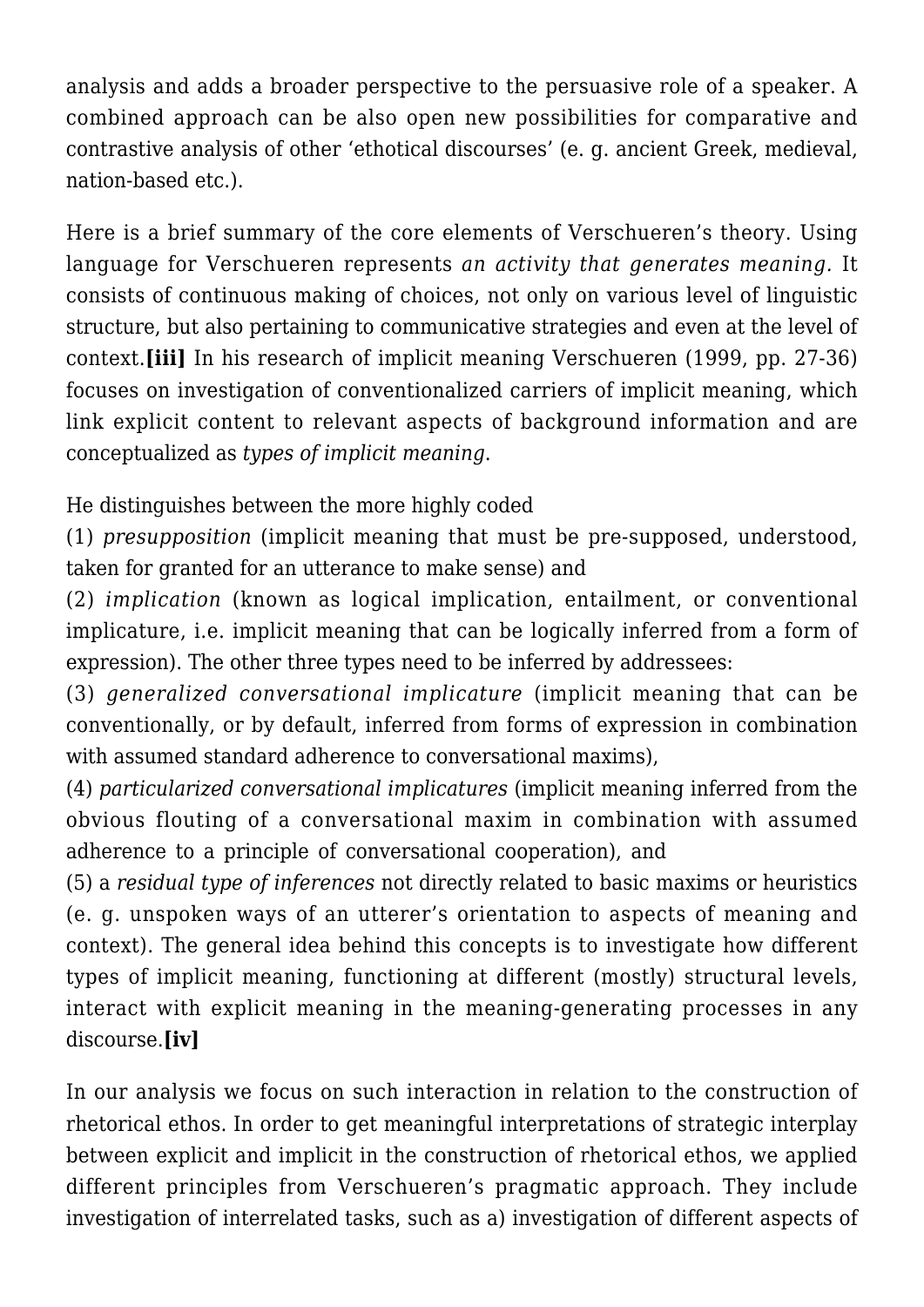context from the general to the specific levels (i. e. *wider social, political and historical context* of early Roman rhetoric; *immediate context of situation* referring to the of 'actors' involved in the analysed discourse; *linguistic context* – a textual/speech dimension of contextualization) and b) investigation of certain conventions of language use, which are mobilised in the analysed discourse as linguistic choices relevant for construction of ethos (e. g., *language code and style, patterns of word choice, carriers of implicit meaning, activity type*).

## 2. *Roman rhetorical ethos, authority and implicitness – A linguistic pragmatic analysis of the defence of scipio africanus*

In the second part of our paper we present a case study of the role of implicitness in construction of rhetorical ethos in early Roman rhetoric. As an example we used a fragment of the defence of Publius Cornelius Scipio Africanus (235-183 BC), a famous Roman politician and a military general from the period of early Roman republic, who was also known for his oratorical skill and public performance. The fragment is preserved in Aulus Gellius' *Noctes Atticae*, and refers to historical events around the year of 184 BC when tribune M. Naevius charged Africanus of accepting money from King Antiochus of Asia.

The purpose of analysis of Scipio's words is to identify main elements of construction of his ethos and to determine its function in the context of his defence.**[v]** A special attention is paid to the strategies where interplay between explicit and implicit meaning generation is relevant for representation of his authority. We also investigated, which character features of Scipio's ethos are presented through presuppositions, implications and implicatures and how is a set of *propositions* of "who and what he is" related to the issue that he is presenting. Contextualized with general features of early Roman rhetoric and society we conceptualise Roman rhetorical ethos as a means of persuasion that is specific in its structure, dynamics and function. Let us now see what Scipio said in his defence according to Gellius:

(1) *Cum M. Naevius tribunus plebis accusaret eum ad populum diceretque accepisse a rege Antiocho pecuniam, ut condicionibus gratiosis et mollibus pax cum eo populi Romani nomine fieret, et quaedam item alia crimini daret indigna tali viro, tum Scipio pauca praefatus quae dignitas vitae suae atque gloria postulabat*, 'Memoria,' inquit, 'Quirites, repeto, diem esse hodiernum quo Hannibalem Poenum imperio vestro inimicissimum magno proelio vici in terra Africa pacemque et victoriam vobis peperi spectabilem. Non igitur simus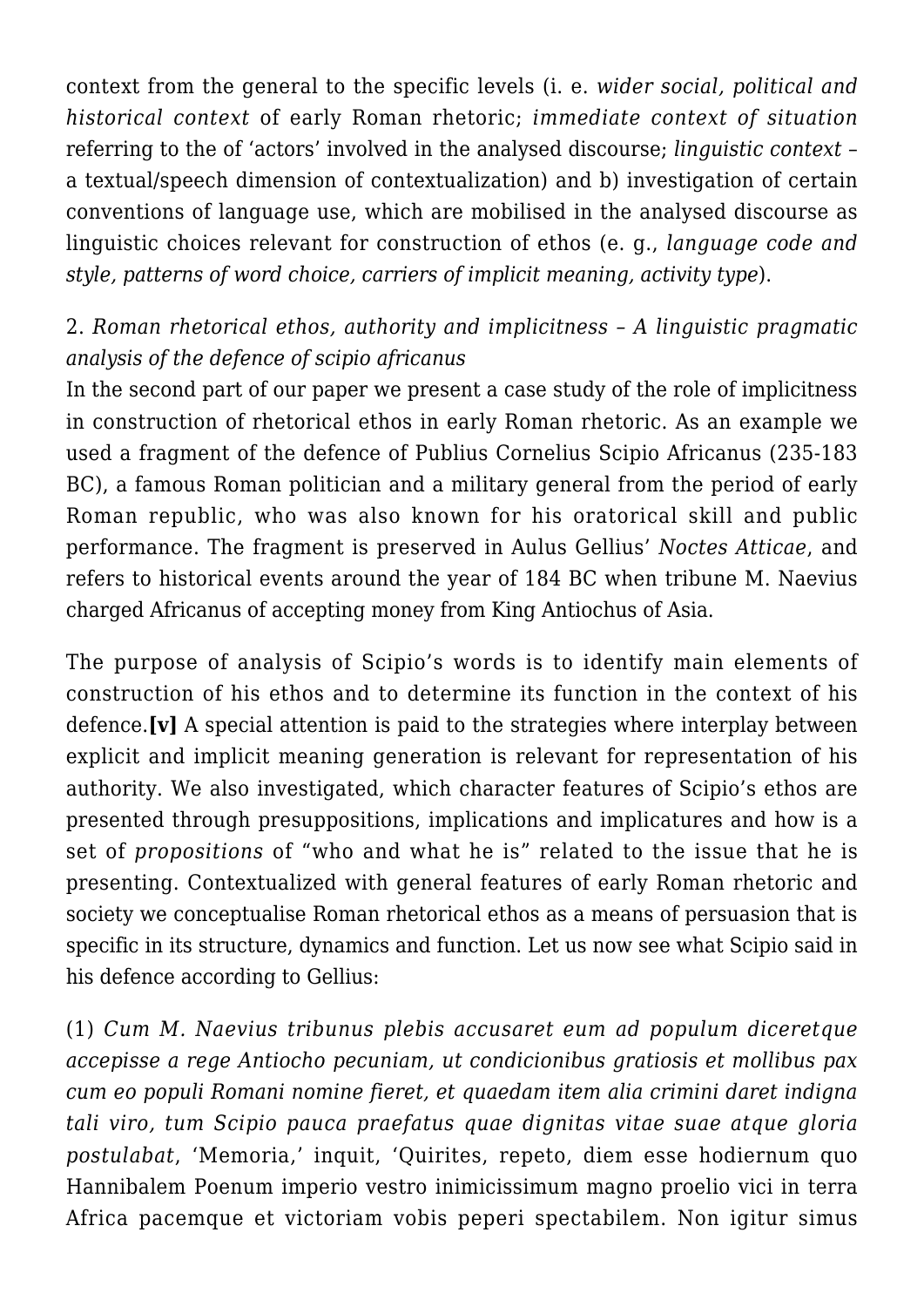adversum deos ingrati et, censeo, relinquamus nebulonem hunc, eamus hinc protinus Iovi optimo maximo gratulatum.' *Id cum dixisset, avertit et ire ad Capitolium coepit. Tum contio universa, quae ad sententiam de Scipione ferendam convenerat, relicto tribuno, Scipionem in Capitolium comitata atque inde ad aedes eius cum laetitia et gratulatione sollemni prosecuta est.* (Aul. Gell. NA 4.18.3-5)

(When Marcus Naevius, tribune of the commons, accused him before the people and declared that he had received money from king Antiochus to make peace with him in the name of the Roman people on favourable and easy terms, and when the tribune added sundry other charges which were unworthy of so great a man, then Scipio, after a few preliminary remarks such as were called for by the dignity and renown of his life, said: *'I recall, fellow citizens, that this is the day on which in Africa in a mighty battle I conquered Hannibal the Carthaginian, the most bitter enemy of your power, and won for you a splendid peace and a glorious victory. Let us then not be ungrateful to the gods, but, I suggest, let us leave this worthless fellow, and go at once to render thanks to Jupiter, greatest and best of gods.'* So saying, he turned away and set out for the Capitol. Thereupon the whole assembly, which had gathered to pass judgment on Scipio, left the tribune, accompanied Scipio to the Capitol, and then escorted him to his home with the joy and expressions of gratitude suited to a festal occasion. (transl. by J. C. Rolfe; italics are ours)

Since implicit meaning is highly context dependent, the first step is to set the referential framework that constitutes the cultural, social and linguistic context, in which Scipio's defence is anchored.**[vi]** Besides mutual knowledge of Scipio (utterer), Roman people and M. Naevius (interpreters, first as direct addressees, the second as side participant in the event), which consists of the world of unexpressed but assumed to be shared information (e. g. recursive and mutual embedings: *I know that you know that I know* etc.), we also need to consider social and cultural aspects of rhetoric in the period of early Roman republic that motivate and/or are affected by the linguistic choices in Scipio's speech.

Here is a short outline of the relevant wider context. Before it came into close contact with a conceptualized Greek *rhetorike tekhne*, early Roman rhetoric (3/2nd century B.C.) as an oratorical practice reflects of Rome's social and political situation. Public oratory played an important part in society; however, a group of Roman aristocratic families who directed economic and political growth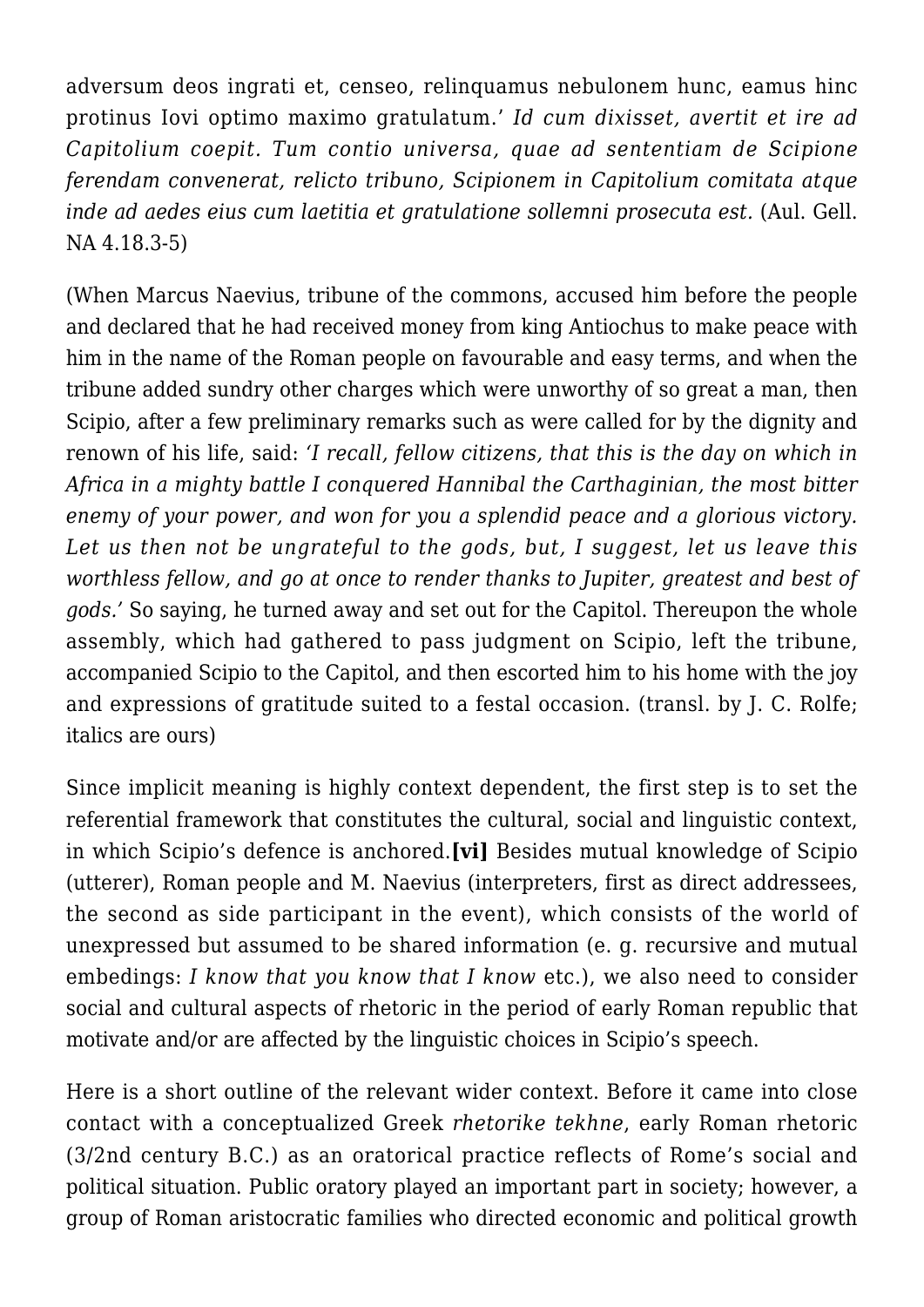of *res publica* influenced all socio-cultural activities, public speaking as well. Such native rhetoric would in some part present a tool of political power, but at the same time it was tools for sustaining and transmitting traditional political, social and cultural values of the dominant social group (Kennedy, 1972; May, 1988). Social and political structures, such as courts (with *patronus-cliens* system), political offices (*contio* and *senatus* – each with special audiences and procedures for speakers) as well as funerals (a well known 'place' for emotional character presentation and establishing connections between individual's traits and cultural patterns), offered main opportunities for orators as well as determined their key persuasive strategies (Steel, 2006). Regardless of the rhetorical situation, in Rome persuasion was always subordinated to the strategy of speaker's character presentation. Roman orator, based on his social and political ranking, represented a widely recognised authority and was a focal point of traditional (native) forms of public speaking. Consequently, rhetorical ethos of that time reveals some of the characteristics that are connected with the strategic exploitation of the explicit and the implicit. This circumstance influenced further development of Roman rhetoric, which is particularly evident in Cicero's speeches and theoretical discussions on rhetoric (May, 1988, pp. 5-6).

For a clearer picture let us point out some of the most typical characteristics of rhetorical ethos as a strategy of persuasion that can be identified in the early and late republican Roman oratory.**[vii]** The concept of Roman rhetorical ethos is based on Roman conceptions of a person's 'character', which was believed to be inherited from family ancestors and remained constant from birth. Consequently, a character would also determine person's actions. As a strategy of persuasion it represented a broad concept on the quantitative and qualitative level, which significantly differed from Greek conceptions of rhetorical ethos**.[viii]** Roman ethos was a combination of *collective* and *individual ethos*. The first one consisted of political and military accomplishments of a *speaker's family members* (i. e. collective ethos of the gens), the second one was a result of *speaker's own authority,* which arose from actions of the speaker himself and proved his 'ethotic' value.

Individual ethos consisted of set of virtues, recognised in Roman society as praiseworthy and vital for person's public activity. These virtues were:

1) *gratia*: influence and popularity based on the number of services owed to the speaker,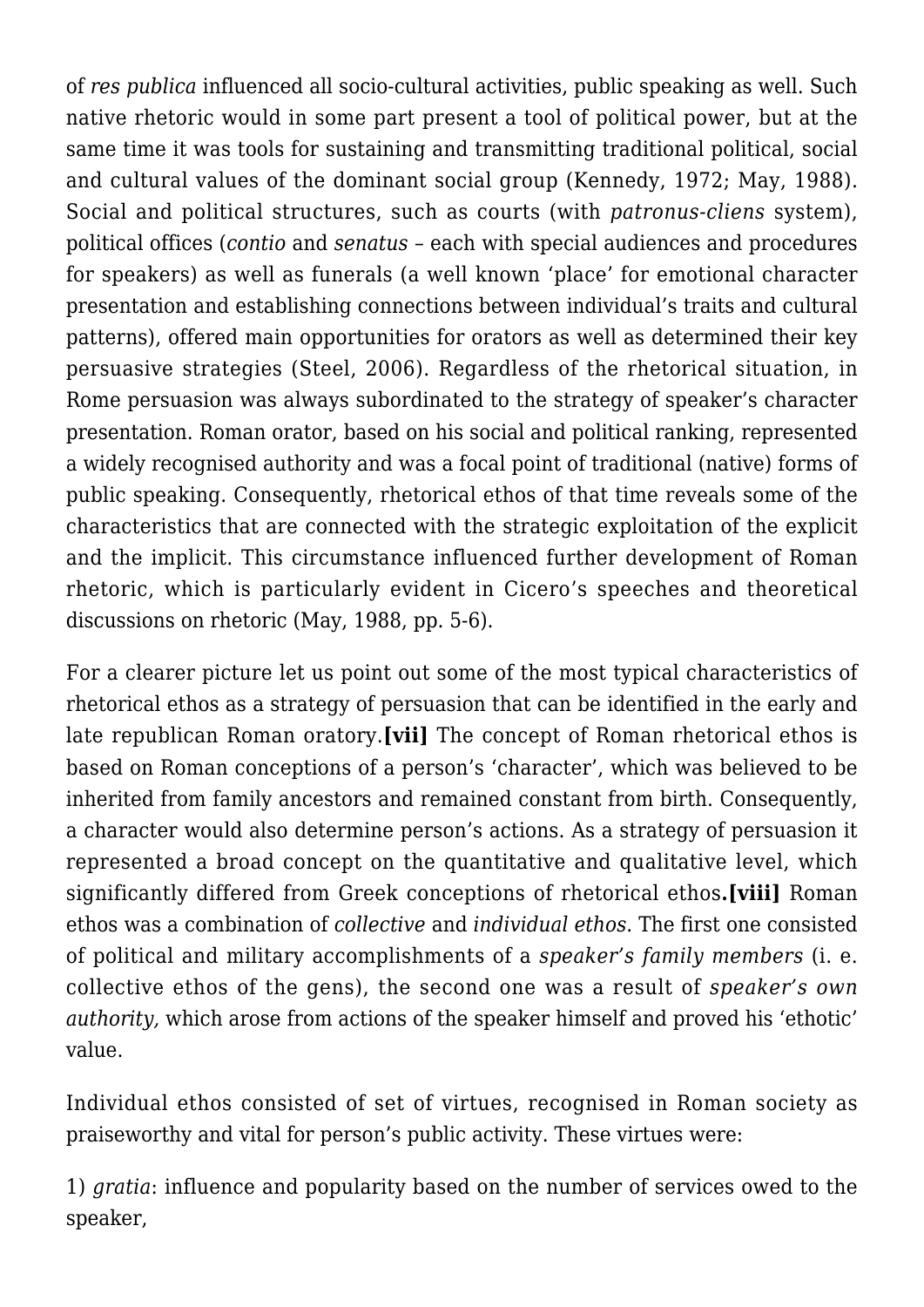2) *gloria*: glory as a consequence of speaker's past actions (i. e. res gestae),

3) *existimatio*: reputation based on his oratorical and political skills,

4) *dignitas*: dignity as a result of speaker's social status and moral conduct,

5) *auctoritas*: authority as a consequence of exhibition of wisdom gained through practical experience, expert knowledge and a sense of responsibility in public and private life.**[ix]**

Another characteristic of Roman ethos as strategy of persuasion refers to the ways of its realisation in the discourse. Since it reflected socio-political circumstances and cultural assumptions about human nature and character, Roman rhetorical ethos conveys an entirely pre-existing nature (i. e. it is not *constructed in* the discourse but *reflected by* the discourse) as well as it contains emotional connotations (i. e. a conflation with pathos). As a final remark we should add that Roman rhetorical ethos also carries an argumentative function. Arguments based on speaker's character represented a legitimate source of proof and were discursively realised either in the form of 'ethical narrative' (i. e. facts that were represented as reflections of speaker's character) or as a part of argument from authority (i. e. arguments based on explicit or implicit premise 'because I say so').**[x]**

We are now returning to our example of Scipio's defence, where ethos reveals a similar position. Before we present characteristics of his persuasion strategy let us briefly sketch relevant elements of the immediate/situational and linguistic context as they can be identified on the discursive (i. e. textual/speech) level and are relevant for implicit meaning generation in Scipio's ethos construction**[xi]**:

#### \* *Utterers and interpreters*:

– utterer: Scipio presents himself as a well known to audience and uses his own voice (1st person) when referring to his role in the past historical event and the importance of his actions for Romans (*memoria repeto*/"I recall"; *vici*/"I conquered"; *victoriam peperi*/"I won"). He switches to the use of 1st person plural when he positions himself as a part of the collective (i. e. Romans) and present actions, which should to be taken in order to prevent anger of the gods (*non simus ingrati*/"let us not be ungrateful"; *relinquams*/"let us leave"; *eamus*/"let us go");

– interpreters: a) people of Rome – primary audience, directly addressed by Scipio to secure their attention and influence their decision; b) M. Naevius tribune of the commons – a prosecutor, presented as a side participant and indirectly addressed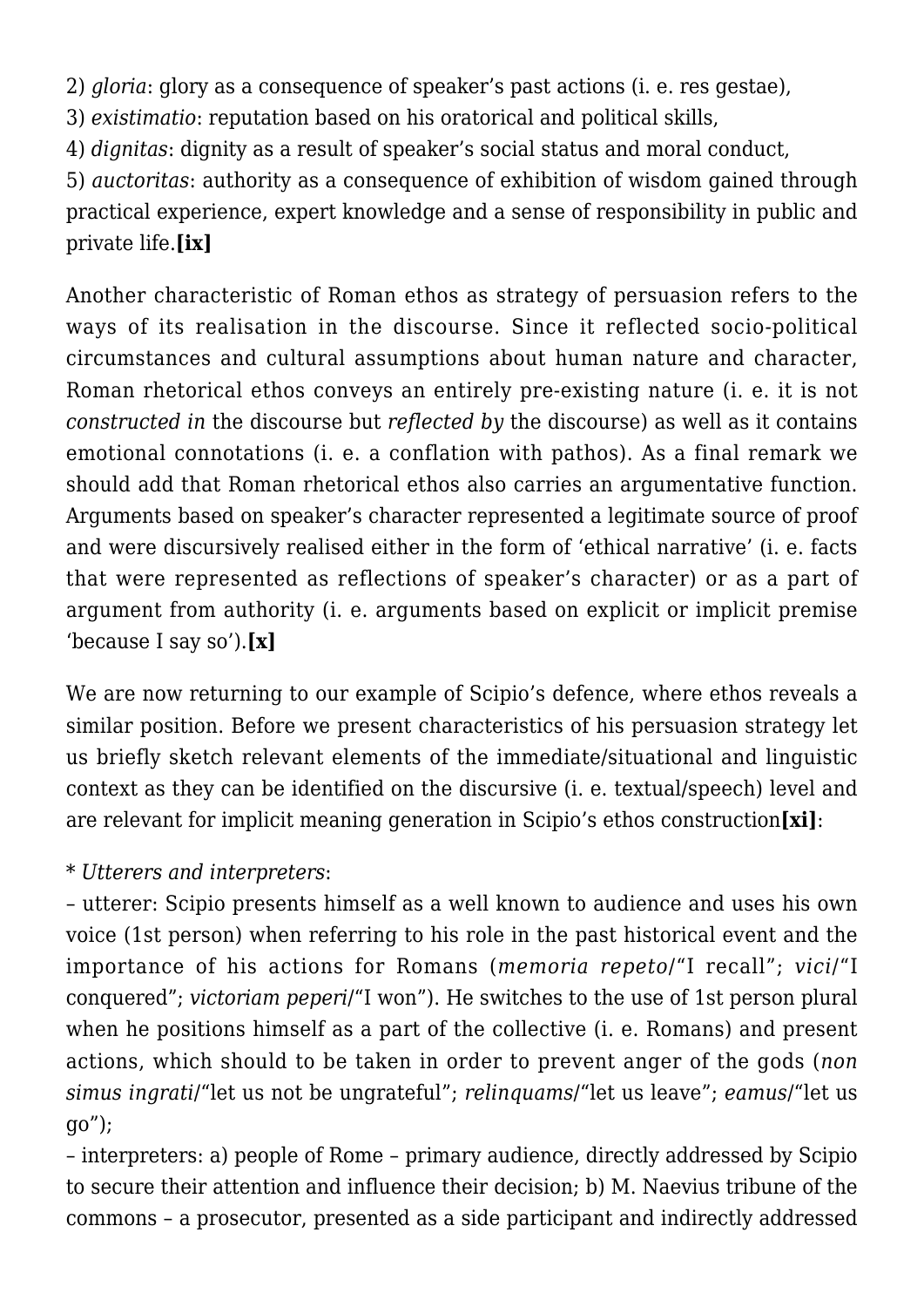by the use of pejorative description (*hic nebulo/*"this worthless fellow").

\* Mental states: The use of the 1st person plural and a hortatory subjunctive mood in the second part reveals utterer's personal and emotional involvement into actions he is proposing.

\* Aspects of social/institutional settings: Within a 'defence speech' preformed in the context of judicial event (*contio … ad sententiam … ferendam convenerat*/"assembly … gathered to pass judgement") religious practices (*adversum deos ingrati*/"not be ungrateful to the gods"; gratulatum/"render thanks") and 'institutions' (*Iovi Optimo Maximo*/"Juppiter greatest and best of gods"; *in Capitolinum*/"for the Capitol") are invoked as a reminder of the role of religion in Roman social structures (e. g. Juppiter as a bestower of military victory).

\* Temporal and spatial anchor of the discourse: As a response to the accusations, relevance of past events for a present state of affairs is emphasised and a new spatial point of reference is presented. The present spatial point is 'judicial' and bares a negative connotation as a representation of an unnecessary and improper trial. It is marked by linguistic choices of a description of the accuser, who should remain at the present place (*relinquamus nebulonem hunc*/"let us leave this worthless fellow"), and of the swiftness of leaving the present location by the utterer and the rest of the audience (*eamus hinc protinus*/"let us go at once"). The new spatial point, which is suggested by utterer, is 'religious' and bares a positive connotation as a place where a sacred duty that needs to be performed.

\* Markers of co(n)textual cohesion: anaphora (*vestro – vobis*), self-reference (*repeto – vici – peperi – censeo*), contrasting (*ingrati – gratulatum; nebulo – Iuppiter*).

With all these correlates in mind we now proceed to the final part of our analysis, where the strategy of construction of Scipio's ethos is analysed through the interplay between explicit and implicit information and interpreted as a vital communicative element in the process of his successful persuasion of the audience.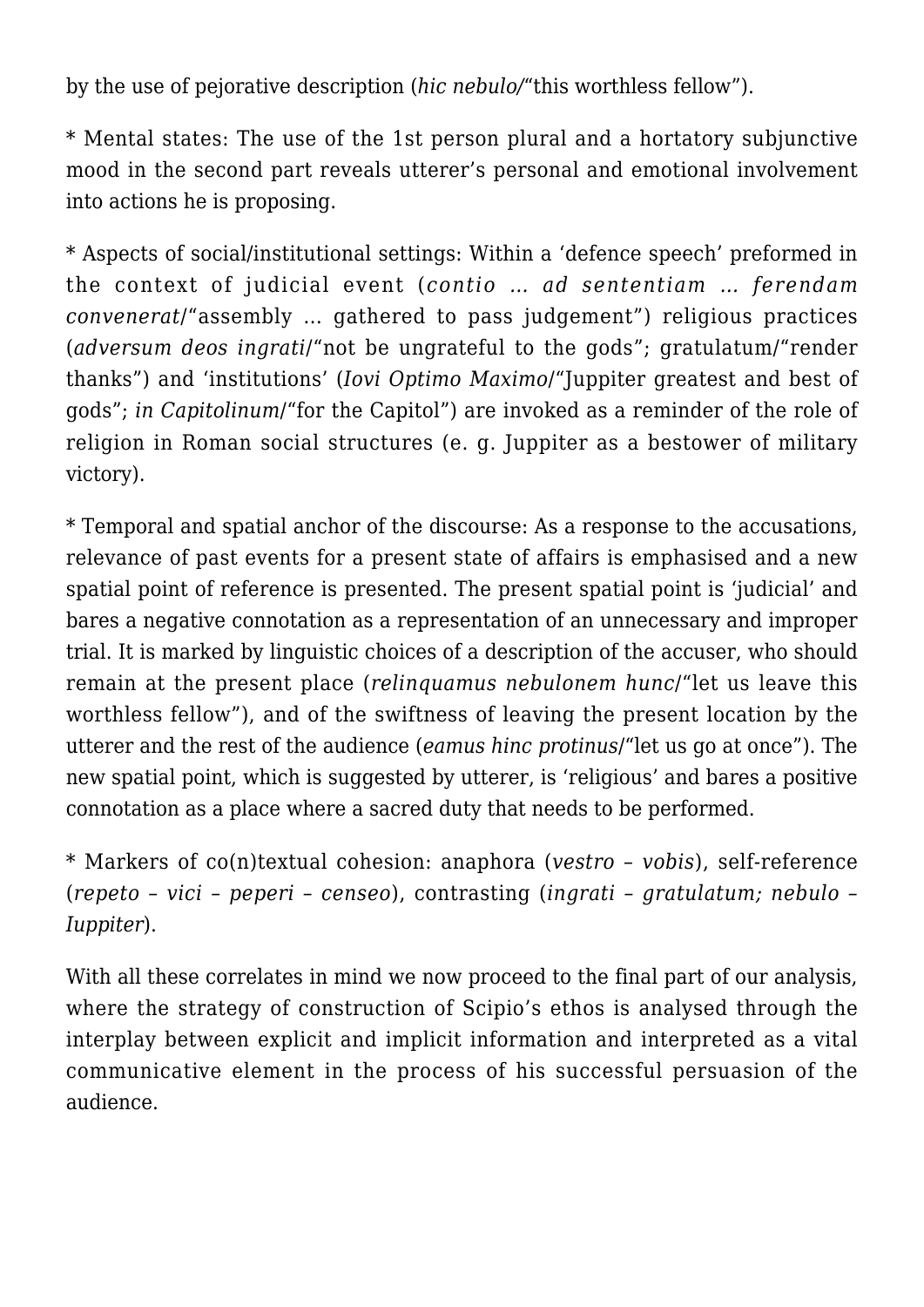Table 1: A schematic presentation of explicit and implicit information in Scipio's definite, which are relevant to the construction of his sheroical ethos.

|     | <b>FXPLICTE</b>                                                                                                                                        | <b>IMPLICTE</b>                                                                                                                                                                                                                                                                                                                                                                                                                                                                                                                                                                                                  |
|-----|--------------------------------------------------------------------------------------------------------------------------------------------------------|------------------------------------------------------------------------------------------------------------------------------------------------------------------------------------------------------------------------------------------------------------------------------------------------------------------------------------------------------------------------------------------------------------------------------------------------------------------------------------------------------------------------------------------------------------------------------------------------------------------|
|     | (2)  viciIl casegured                                                                                                                                  | - The ase of a 1st person presupposes a<br>commonly known fact that he was a<br>commander of a Roman army inot a<br>warrior in an individual combat or a<br>common soldier) and that he (not<br>someone else) defeated Hunnibal.<br>- ETHOS: The fact that he was a<br>communder implies the importance of<br>his social status.                                                                                                                                                                                                                                                                                 |
| CST | Hanolholem Poenant imperio ventro<br>inimiciasimum magno proviše vici/<br>I conquered Hannibal the Carthaginian<br>the most bitter enemy of your power | - 'Intractearners' and 'magno'/'the<br>most bitter' preuzppose a great danger<br>for Scipio and Romans ('voitro<br>imperio <sup>1</sup> /'your power') and that it may<br>not have been an easy task.<br>- 'Hannibalern Poenum vici'/'I<br>conquered Hamiltal the Carthaginian'<br>use of para pro zoto (analogy with the<br>use of 1st person-a communiler<br>instead of an army) implies two great<br>military minds justiposed.<br>ETHOS: Description of the event<br>implies the highest possible military<br>achievement and thus establishes<br>undisputed ploris and meteoriter<br>within Scipio's ethos. |
| (4) | pacempae et victoriant nobis peperó<br>inspectablismi<br>I wen for you a splendid peace and a<br>glorious victory                                      | "Pax", "victoria inspectabilis"." splendid<br>peace and a glorious victory'<br>presuppose praiseworthy final actions<br>of the great danger.<br>- ETHOS: Both actions (res gestoc)<br>serve as implicit proofs of Scipio's<br>gloviet and executives.                                                                                                                                                                                                                                                                                                                                                            |
| (3) | Menoria, Quirites, repeto. dien care<br>hodirosum, que !<br>I recall, fellow citizens, that this is the<br>day, on which                               | - 'Memoria repelio' presepposes<br>Segac's ability to stonesber suitonally<br>important ansayersary ("dimm<br>hodierman, quo. . '?'I recall,  that<br>this is the day, on which') and implies                                                                                                                                                                                                                                                                                                                                                                                                                    |

|     |                                                                                                                                                                                                                                                                                                                                 | a contrast with his prosecutor, who<br>clearly ignores that fact.<br>- ETHOS: Implies his responsibility in<br>public life (part of auctoritar).                                                                                                                                                                                                                                                                                                                                                                                                                                         |
|-----|---------------------------------------------------------------------------------------------------------------------------------------------------------------------------------------------------------------------------------------------------------------------------------------------------------------------------------|------------------------------------------------------------------------------------------------------------------------------------------------------------------------------------------------------------------------------------------------------------------------------------------------------------------------------------------------------------------------------------------------------------------------------------------------------------------------------------------------------------------------------------------------------------------------------------------|
| (6) | Falincasimms wellsdowns heavy<br>noma lovi općeno maxino grandenom!<br>Int us leave this worthlow follow.<br>and go at once to reader thanks to<br>Japiter, greatest and best of gods                                                                                                                                           | - The pottward of his prosecutor as<br>'nebulo'/a worthirm fellow, who<br>should be left behind ("relinquences")<br>Tet iss leave ') is oplies insignificance<br>inompared to "luggater optimus<br>maximus" "Jupiter, greatest and best of<br>prels") and unfitness to join the scients.<br>ceremony (repeated lat person pl.<br>'selespanes cama gatalanes?'Int<br>to larre  pr. to render thanks').<br>ETHOS: "Nchulo' implica a contrast<br>with Scipio's character, who is a<br>leader of the ceremony (3st person pl.<br>'nutua's and emphasises his moral<br>qualities (dignitur). |
| (7) | Non igitar sinas adversan doss ingrati<br>A et us then not be suggested a the<br>pods                                                                                                                                                                                                                                           | - The tase of polential salts. 'root stress-<br>ingents"/"Act car  most by" integliers as<br>proposition: To proversity Scipio on<br>needs also might recent an an incr of<br>they known craiged how shattered<br>who granted Science and Rome a<br>ealthery necessit.<br>- The tase of "igitsa"/"then" presents a<br>proposition, with which it occurs as<br>logical and sufficient conclusion from<br>preceding proposition (i. e. victory<br>over Hunnibal and power).                                                                                                                |
| (5) | Harasbulen Poetium importo vector<br>introductionary mapper provides vice in<br>lerra Africa parempse el victoriam<br>mikis paperi spectabilem!<br>in Africa in a mighty battle I<br>conquered Hannibal the Carthaginian.<br>the most hitter ments of your power,<br>and won for you a splendid peace and a<br>glarious victory | With a detailed description of what he<br>did, Seigio tright Eost Orice's menter<br>of quantity, since more information<br>than needed is given about the<br>account Rooms indience was<br>undoubtedly well aware of the<br>anniversary and the military<br>accomplishments of Scipio - the<br>description might carry implicature of<br>importance of Scipio (auctoriter), as<br>well as evoke the danger and fear of<br>the Roman people (emotional effect): 1<br>am a very important person for Rons;<br>Removedbert that terroris stud from you. fully                               |



*Table 1: A schematic presentation of explicit and implicit information in Scipio's defence, which are relevant to the construction of his rhetorical ethos*

From the linguistic choices in the fragment we can see that the construction of Scipio's authority, as a basis for the standpoint that charges against him must be dropped, is entirely based on his individual ethos. The authority that comes from his character is justified by Scipio's specifications of

a) his past actions,

b) his social status and moral conduct, as well as

c) his auctoritas.**[x]** As means for such presentation we can identify the following examples of the strategic interplay between explicit and implicit information (see table 1).

Reading Scipio's defence in the broader frame, that is, as a specific language activity type (i. e. judicial oratory) with its typical structure, language, code and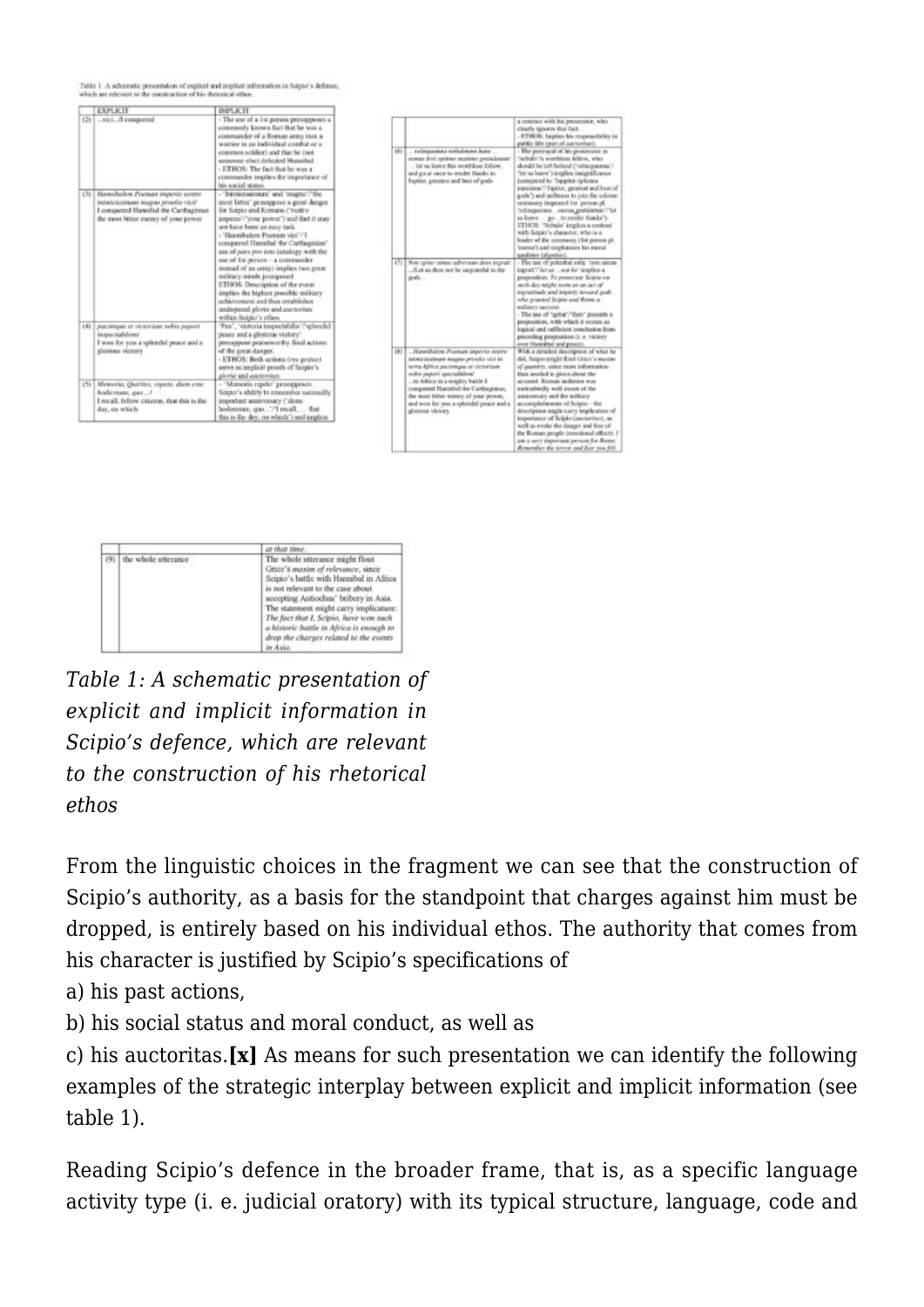style, we can interpret the fragment from A. Gellius as a part of refutation. The general argumentative pattern consists of the main argument from authority about Scipio's merits and moral conduct (i. e. his ethos), followed by a conversed argument from authority (i. e. *ad hominem*) about Scipio's opponent. Both arguments support the conclusion about dropping charges against Scipio. We can reconstruct this in the following scheme:

(10)

Premise 1: *I am 'such and such' authority, and I believe that charges must be dropped.*

Premise 2: *My accuser is not an authority (he is a 'nebulo').* – ad hominem. Conclusion: *Charges must be dropped.*

In the fragment both premises remain implicit and so does the conclusion. But Gellius' description of the situation (i. e. the cotext of the quotation) and the above-indicated pragmatic aspects of the 'speech' itself provide us with enough information for such a general meaning construct. The question is: Why would Scipio Africanus, one of the most respected Romans use implicit argument from authority in order to succeed in a trial against him? A coherent answer unfortunately cannot be provided on the basis of (linguistic pragmatic) analysis of A. Gellius' fragment. However, we can rephrase our question and include results of our background analysis into a tentative answer that would in some part explain his linguistic choices in terms of construction of his ethos, which were identified in the schematic presentation above. Namely, we can ask ourselves, what types of implicit meaning do premises and conclusion belong to and why? Taking into account our investigation of referential framework and strategies of language use, it is evident that Scipio's implicit argument from authority (i. e. his ethos) could be seen more as presupposition and not as implication or implicature. The elements of Scipio's authority (i. e. his merits, social status etc.), due to the Roman cultural presuppositions, represented a shared to be assumed background knowledge and not something to be logically inferred from a form of expression or conventionally (much less) conversationally inferred by his addressees. His ethos as a persuasive/argumentative strategy is the effect of the use of implicitly communicated content, which had a pre-discursive nature and preceded him as an utterer/orator. In other words, he was able to use his ethos as a main argument regardless of its relevance to the conclusion/charges because of the Roman socio-cultural context, which legitimated such use. As for other two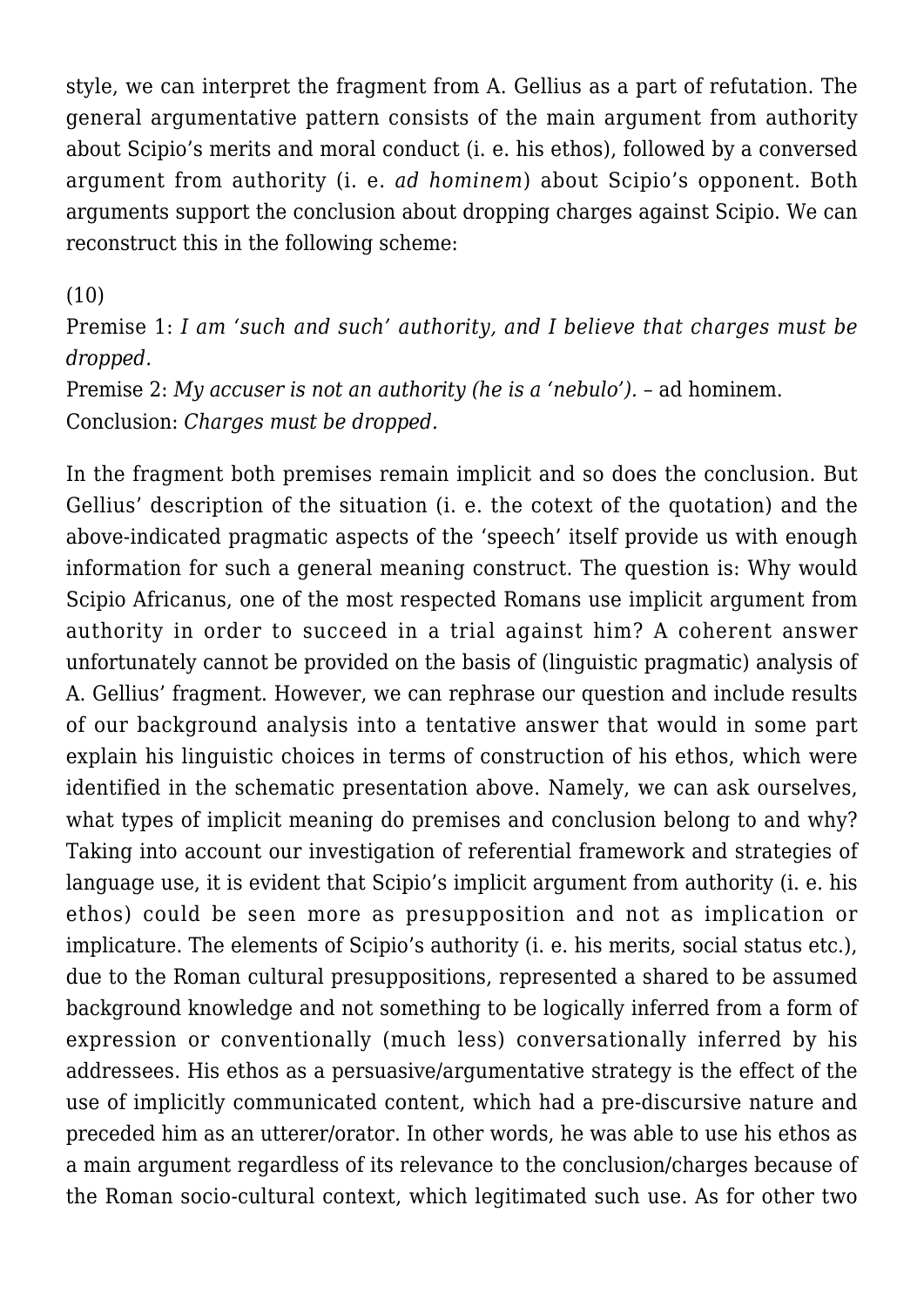elements in the argument scheme, we can interpret a) the conclusion as implication, based on the sufficient grounds that Scipio is offering in the context of his self-characterisation, and b) a second premise as implicature. The ad hominem contains a characterisation of Scipio's accuser/opponent (i. e. 'nebulo'). What 'nebulo' stands for and why he cannot be seen as a proper authority in the trial, which is taking place on the anniversary of Scipio's defeat of Hannibal, is something that audience must infer from Scipio's description of his past actions, social status and moral conduct. And this might be another reason why he takes the effort of enumerating his ethotical qualities otherwise known to the audience: to imply that his opponent is something completely opposite, which would make his ethos inconsistent with the accusations he has set forth against Scipio.

#### *3. Conclusion*

From the analysis of Scipio's strategic use of explicit and implicit meaning generation in construction of ethos we could see that his argumentation entirely relied on the impact of his self-characterisation made upon cultural presuppositions of that time. Such strategies were common and are evident in many other fragments of Roman orators. Again, it is the importance of person's character in Roman society that made these strategies a focal point of persuasion and a formal means of proof. This is a unique Roman perspective on ethos that despite of adoption of Greek rhetorical system fundamentally influenced further development of Roman rhetorical practice and theory.

#### NOTES

**i.** Cf. Kennedy (1972), Enos (1995), Steel (2006).

**ii.** Let us point out just two examples: a) one of the corner stone elements in rhetorical argumentation, Aristotle's enthymeme, is fundamentally grounded on the implicit element (i. e. major premise); b) there are conventional linguistic strategies within the classical concept of ornatus (e. g. wide range of tropes and figures of speech) that are based on deliberate avoiding of explicitness and are used to communicate implicature-type added meaning (cf. Verschueren, 2012, p. 171).

iii. The concept of linguistic choices and notions of variability, negotiability, adaptability that make sense of process/activity of choice-making, as well as contextual correlates of adaptability that motivate and/or are affected by the choices are outlined in Verschueren (1999).

**iv.** Cf. Verschueren (2012, p. 159).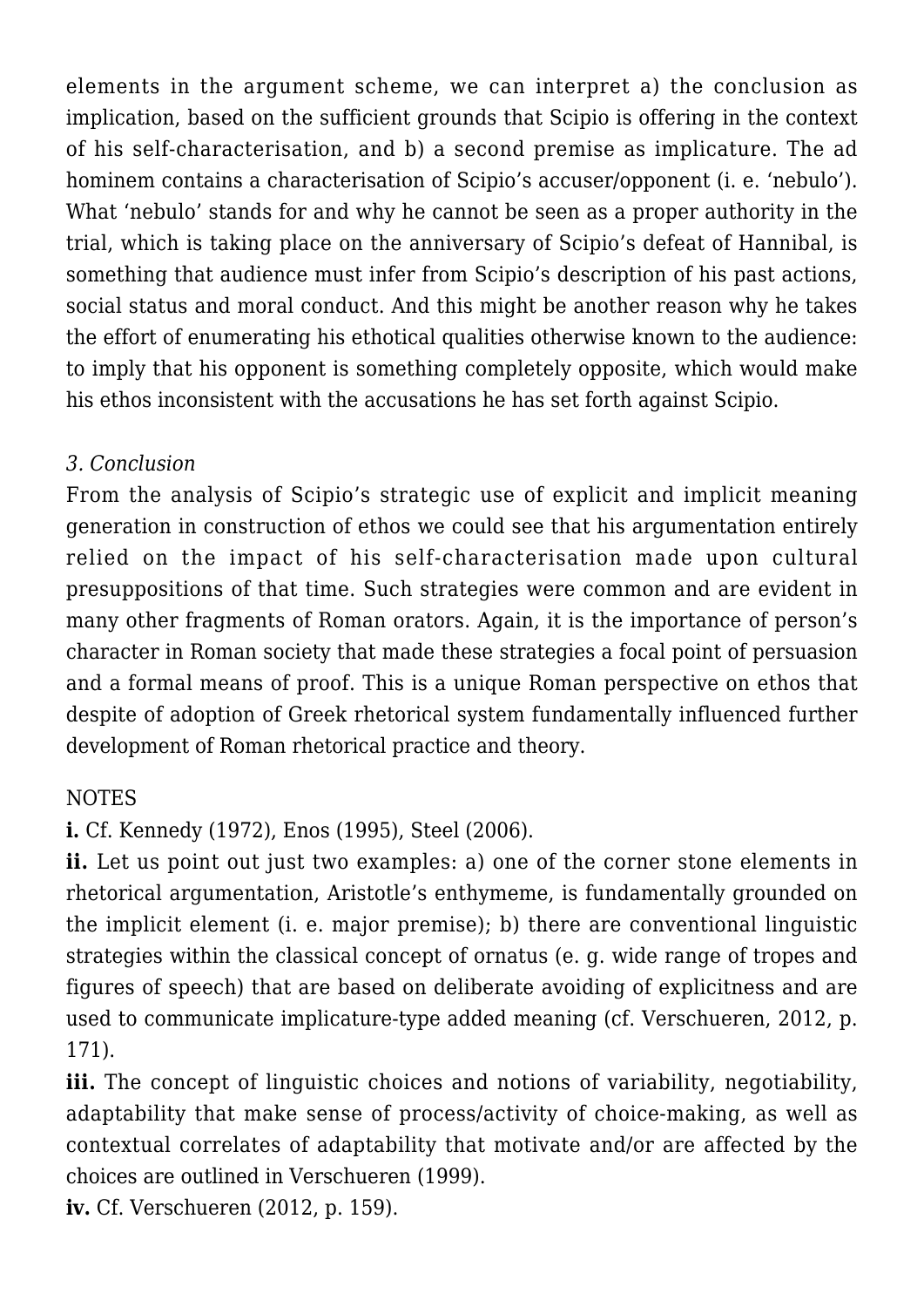**v.** For a discussion on problems of authenticity of Scipio's words see Kennedy (1972, p. 6.). In analysis of implicitness we used only words that Gellius literary ascribes to Scipio, while Gellius' description circumstances is partly included among elements of immediate context.

**vi.** Theory of contextual correlates is outlined in Verschueren (1999).

**vii.** For extensive discussion cf. May (1988, pp. 5-12).

**viii.** For discussion cf. Žmavc (2012, pp. 181-189).

**ix.** Cf. Balsdon (1960) and May (1988) for ancient sources on the use of specific notions.

**x.** For ancient testimonies about Roman conceptions of character and its rhetorical/persuasive function see Cic., De sen. 61.7.10, Brut. 111.4-112.1, De or. 2.182; Quint. Inst. 5.12.10.1-4.

**xi.** A short historical background of the event: After Antiochus had advanced into Greece, Scipio's brother Lucius was given the command, Publius serving as his legate; they defeated Antiochus at Magnesia. In 187 BC Lucius was accused for refusing to account for 500 talents received from Antiochus; Publius may have been accused but not condemned in 184 BC.

**xii.** Engl. word 'authority' is not a sufficient translation of Latin auctoritas.

### *References*

Amossy, R. (2001). Ethos at the crossroads of disciplines: rhetoric, pragmatics, sociology. *Poetics Today*, 22/1, 1-23.

Balsdon, J. P. V. D. (1960). Auctoritas, dignitas, otium. *The Classical Quaterly.* New Series, 10/1, 43-50.

Carston, R. (2009). The explicit/implicit distinction in pragmatics and the limits of explicit communication. *International Review of Pragmatics,* 1/1, 35-63.

Enos, R. L. (1995). *Roman Rhetoric. Revolution and the Greek Influence*. Prospect Hights, Illinois: Waveland Press.

Kennedy, G. A. (1972). *The Art of Rhetoric in the Roman World 300 B.C. – A. D. 300. New Jersey,* Princeton: Princeton University Press.

Levinson, S. C. (2000). *Presumptive Meanings: The Theory of Generalized Conversational Implicature.* Cambridge MA: MIT Press.

Malcovati, H. (1953). *Oratorum Romanorum Fragmenta Liberae Rei Publicae. Tertiis Curis Edidit Henrica Malcovati.* I – Textus. Torino: G. B. Paravia & Co.

May, J. M. (1988). *Trials of Character. The Eloquence of Ciceronian Ethos.* Chapel Hill and London: The University of North Carolina Press.

Rolfe, J. C. (1927), *The Attic Nights of Aulus Gellius. Loeb Classical Library*.